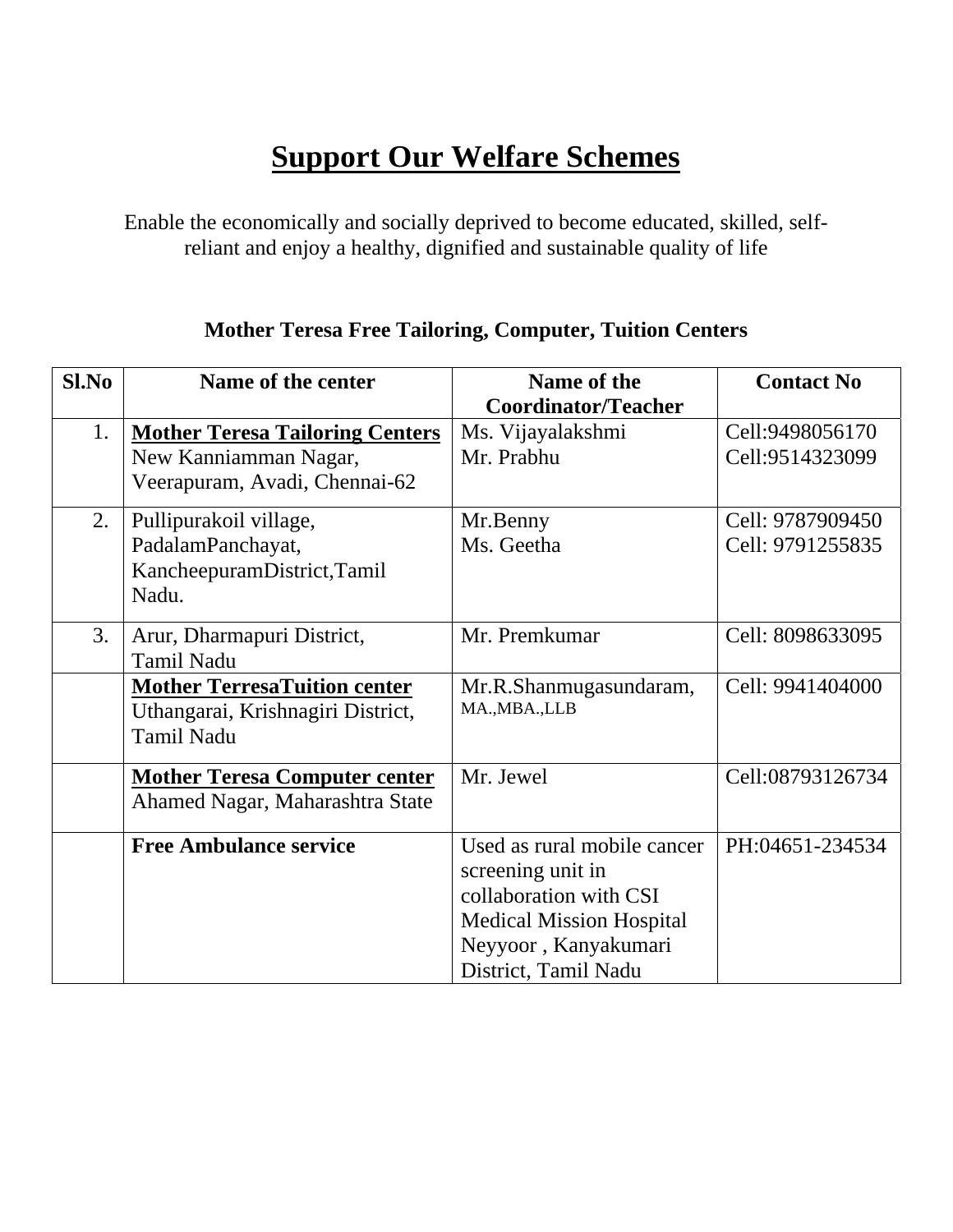**The monthly expenses to run each center is as follows (For New Centers)** 

| Rent<br>Salary for a single teacher - Rs.2,000/-<br><b>Electricity Bill</b> | $-Rs.2,500/$<br>$-Rs. 500/-$                                |
|-----------------------------------------------------------------------------|-------------------------------------------------------------|
|                                                                             | ------------------                                          |
|                                                                             | Rs. $5,000/-$ Per month                                     |
| <b>One Free Computer center</b>                                             |                                                             |
| Rent                                                                        | $-Rs. 3,000/$                                               |
| Salary for a single staff                                                   | $-Rs. 4,000/$                                               |
| Electricity bill                                                            | $-Rs.1,000/-$                                               |
|                                                                             | Rs.8,000/- Per month                                        |
| <b>One Free Tuition center</b>                                              |                                                             |
| Rent                                                                        | $-Rs. 3,000/$                                               |
| Salary for a single staff - Rs. 3,000/-                                     |                                                             |
| Electricity bill                                                            | - Rs. $750/-$                                               |
|                                                                             | . _ _ _ _ _ _ _ _ _ _ _ _ _ _ _ _<br>$Rs.6,750/-$ Per month |
|                                                                             | -------------------                                         |

These institutions teach 20 students per batch. The beneficiaries are around 300 students every year. Most of our students are hailing from poor families. These centers are situated in the backward districts.

MTCT wants supporting hands to run these institutions. Kind hearted philanthropists who are willing to support these institutions are requested to contact our head office to support us to run our tailoring center, computer center, tuition center and contribute to meet the monthly expenses.